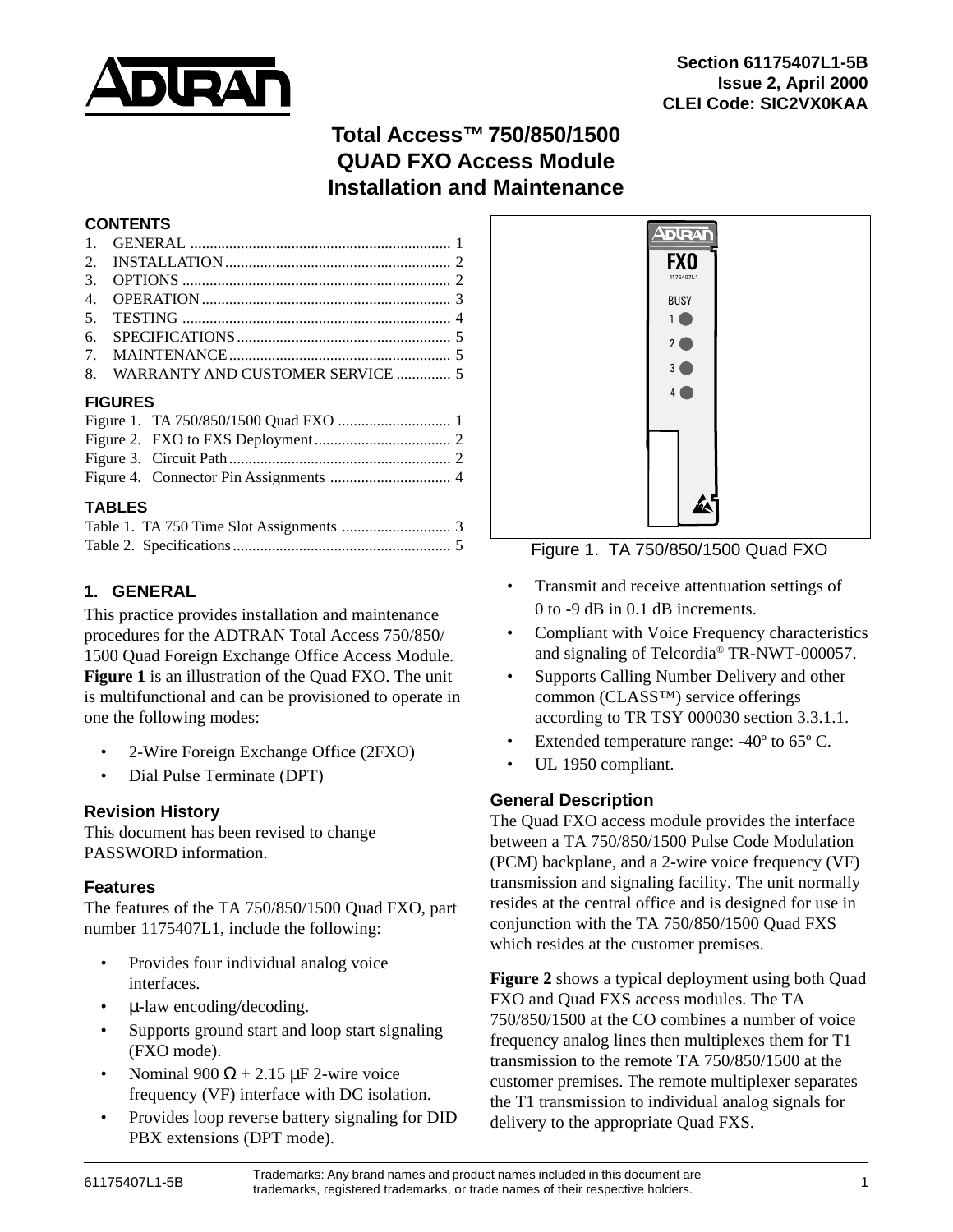<span id="page-1-0"></span>

Figure 2. FXO to FXS Deployment

This device complies with part 15 of the FCC rules. Operation is subject to the following two conditions: (1) This device may cause harmful interference, and (2) this device must accept any interference that may cause undesired operation.

Changes or modifications not made expressly by ADTRAN could void the user's authority to operate this equipment.

# **2. INSTALLATION**



After unpacking the unit, inspect it for damage. If damage is noted, file a claim with the carrier, then contact ADTRAN Customer Service.

The Quad FXO inserts into any slot, even or odd 1 through 6, of the TA 750, TA 850 or TA 1500 chassis.

To install the Quad FXO, hold the unit by the faceplate while supporting the bottom side. Align the card edges to the guide grooves for the designated slot. Insert the card until the edge connector seats firmly into the backplane. Lock the unit in place by pushing in on the locking lever.

### **Telecommunications Codes**

The table below shows the Telecommunications Codes for the Total Access 750/850/1500 QUAD FXS Access Module. The Total Access 750/850/1500 QUAD FXS Access Module is intended to be installed in restricted access locations only (must be installed in TA 750/850/1500 only) and in equipment with a Type 'B' or 'E' installation code.

|   | Input Output |  |
|---|--------------|--|
|   |              |  |
|   | X            |  |
| C | C            |  |
|   |              |  |

# **3. OPTIONS**

There are no hardware options on the Quad FXO access module. The module has factory default settings for each of the four analog interfaces on the module. The DB-9 VT 100 craft interface on the TA 750 BCU, TA 850 RCU or TA 1500 SCU is used if any other settings or provisioning options are desired. The factory default setting for the QUAD FXO interfaces are as follows:

- FXO Mode.
- Loop start signaling.

# **Setting Attenuation With Known TLP**

For applications where input and output Transmit Level Points are known, the transmit and receive attentuation levels can be calculated to ensure optimum VF characteristics. This is defined in AT&T® Publication 43801 which explains that the value of the digital signal at reference point TLP0 should be equal to 0 dBm0, or a digital milliwatt for optimum performance (proper volume heard through the telephone). Refer to **Figure 3** which displays the TLP reference points (input, output, TLP0) and attenuation parameters.

### TRANSMIT ATTENUATION

Determine the input TLP. Then use the following formula to calculate the amount of transmit attenuation to add to the circuit:

 $Tx$  Attenuation = Input TLP



Figure 3. Circuit Path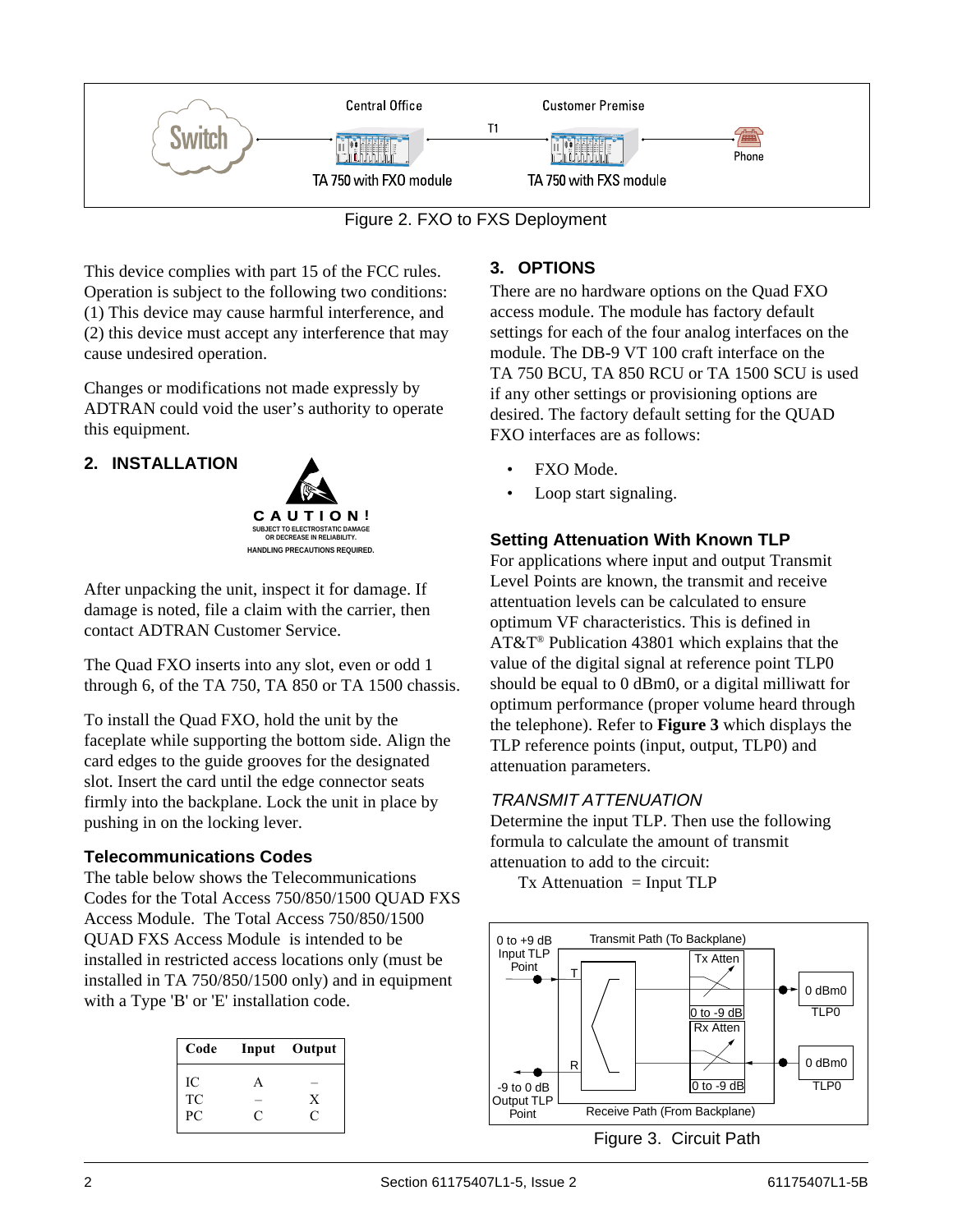<span id="page-2-0"></span>Example: if an input TLP of 3 dB is to produce a level of 0 dBm0 at TLP 0, then the Transmit Attenuation should be set to 3.0 dB.

### RECEIVE ATTENUATION

Determine the output TLP. Then use the following formula to calculate the amount of receive attenuation to add to the circuit:

 $Rx$  Attenuation = Output TLP

Example: if 0 dBm0 at TLP 0 is required to produce an output TLP level of -3 dB, then the Receive Attenuation should be set to 3 dB.

#### **Electronic Provisioning**

The craft interfaces on the TA 750 BCU, TA 850 RCU, or the TA 1500 SCU are used to change default options and obtain access module status through menu screens. To access the menu screens, connect a VT 100 terminal or computer running a terminal emulation program to the faceplate craft interface ADMIN port using a standard male-to-female RS-232 DB-9 cable. Craft port settings are as follows:

- 9600 Baud
- No parity
- 8 Data bits
- 1 Stop bit

#### WINDOWS HYPERTERMINAL

Windows Hyperterminal can be used as a VT 100 terminal emulation program. Open Hyperterminal by selecting PROGRAMS / ACCESSORIES / HYPERTERMINAL. Refer to the Help section of Hyperterminal for additional information.

#### **NOTE**

**To ensure proper display background, select VT 100 terminal emulation under SETTINGS.**

#### PASSWORD

Upon initial connection, the password option is factory disabled. To enable the password, select Bank Controller (1)/ Password Control (8)/ Enable Password (2). The factory default is PASSWORD in all capital letters. The password can be changed to a userselected password if desired.

#### MENU NAVIGATION

To traverse through the menus, select the desired entry and press ENTER. To work backwards in the menu press the ESC (escape) key.

#### **4. OPERATION**

The Quad FXO initializes and goes operational upon insertion into an active TA 750/850/1500 chassis. Initialization with the network is indicated by the faceplate LEDs.

#### **LED Status**

Status of the analog service for each customer loop is shown by four (green) faceplate LEDs. Indication is as follows:

| Off        |                | On Hook               |
|------------|----------------|-----------------------|
| Flashing   |                | Ringing               |
| (n)        |                | Off Hook (Busy)       |
| Sequencing | $\overline{a}$ | Time Slot Unavailable |

#### **NOTE**

**If the unit is inserted into a bank which has its time slots allocated to the module assigned to the DSX-1 or Nx56/64 port, the LEDs will sequence, indicating a problem. The time slots must be freed up before the unit will become operational.**

#### **Time Slot Assignment**

The TA 750/850/1500 platforms can have multiple time slots in the T1 data stream assigned to each physical slot in the channel bank. **Table 1** outlines the correlation between the T1 and physical slot for the TA 750. The TA 1500 allows craft selectable time slots using the electronic provisioning interface.

Table 1. TA 750 Time Slot Assignments

| <b>Physical Slot</b> | <b>T1 Time Slot Assigned</b> |
|----------------------|------------------------------|
|                      | $1 - 4$                      |
| 2                    | $5 - 8$                      |
| 3                    | $9 - 12$                     |
|                      | $13 - 16$                    |
| 5                    | $17 - 20$                    |
|                      | $21 - 24$                    |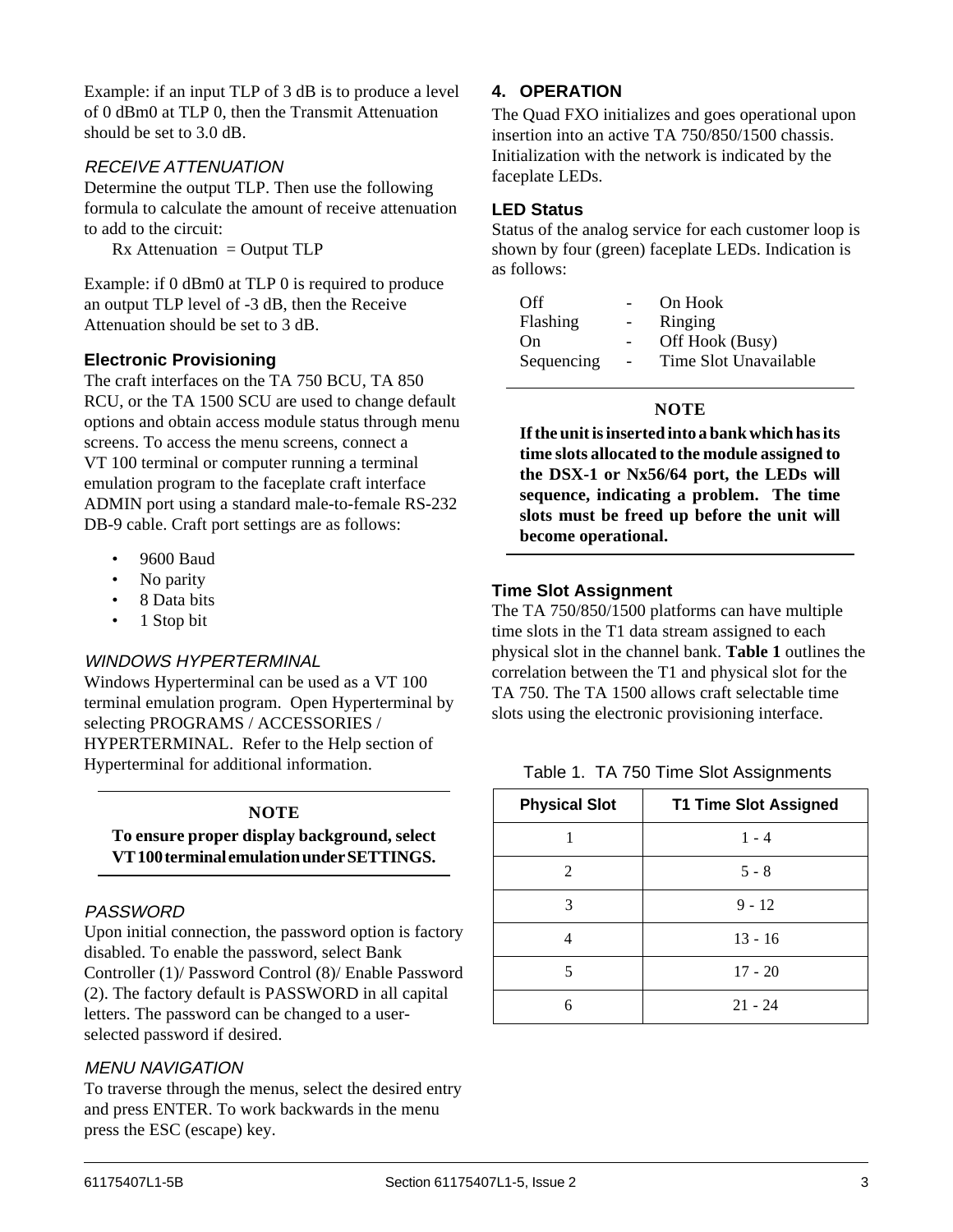# **Connections**

#### TA 750/850

A single 50-pin male amphenol connector on the rear of the TA 750/850 chassis provides the interconnect wiring for the four analog circuits on each access module. **Figure 4** details the pinout of the connector.

### TA 1500

Four 50-pin male amphenol connectors on the rear of the TA 1500 chassis provide the interconnect wiring for the four analog circuits on each access module.

### **5. TESTING**

A self test is performed on the FXO when inserted into an active TA 750/TA 850 or TA 1500 chassis. The test verifies proper operation of FXO circuitry. If the test is successful all four LEDs turn On in a predefined sequence, the unit is placed in service, and the LEDs then return to normal operation showing current status of the FXO.

### **Initiated Tests**

Tests conducted on the Quad FXO are initiated via the screen menus and VT 100 terminal.

### DIGITAL LOOPBACK TEST

The Digital Loopback Test is used to loopback DS0 data coming from the network for each individual channel. Received data is latched in on the appropriate receive time slot on the receive bus. This data is then placed on the transmit bus in the unit's transmit time slot.

### NETWORK ON-HOOK / OFF-HOOK TEST

The Network On-hook / Off-hook test is used to test signaling sent to the network by the unit. When On-hook Test is selected, On-hook signaling is sent to the network. When Off-hook Test is selected, Off-hook signaling is sent to the Network. The customer loop is forced On-hook while this test is active.

### 1000 Hz DRS TONE GENERATION TEST

The 1000 Hz DRS (Digital Reference Signal) Tone Generation Test is used to send DRS signal on the receive path to the loop. The loop receive level is determined by the following equation:

Receive Level =  $0$  dB - Attenuation



Figure 4. Connector Pin Assignments